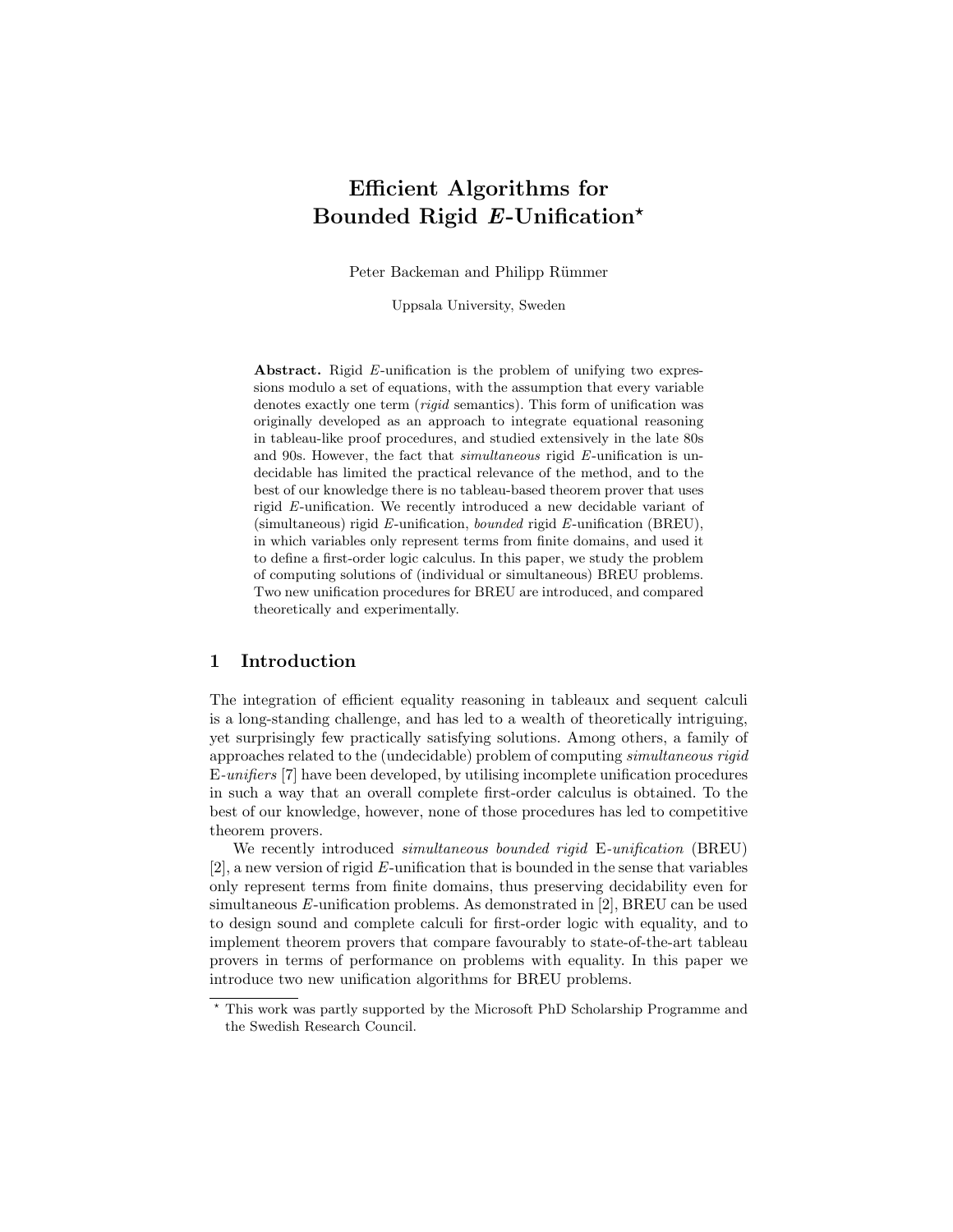#### 1.1 Background and Motivating Example

We start by illustrating our approach using an example from  $[3, 2]$ :

$$
\phi = \exists x, y, u, v. \begin{pmatrix} (a \not\approx b \lor g(x, u, v) \approx g(y, f(c), f(d))) \land \\ (c \not\approx d \lor g(u, x, y) \approx g(v, f(a), f(b))) \end{pmatrix}
$$

For sake of presentation, the formula is flattened to ensure that every literal contains at most one function symbol (for more details, see [2]):

$$
\phi' = \forall z_1, z_2, z_3, z_4. (f(a) \not\approx z_1 \lor f(b) \not\approx z_2 \lor f(c) \not\approx z_3 \lor f(d) \not\approx z_4 \lor
$$
  

$$
\exists x, y, u, v. \forall z_5, z_6, z_7, z_8. \left( \begin{array}{c} g(x, u, v) \not\approx z_5 \lor g(y, z_3, z_4) \not\approx z_6 \lor \\ g(u, x, y) \not\approx z_7 \lor g(v, z_1, z_2) \not\approx z_8 \lor \\ ((a \not\approx b \lor z_5 \approx z_6) \land (c \not\approx d \lor z_7 \approx z_8)) \end{array} \right)
$$

To show that  $\phi'$  is valid, a Gentzen-style proof (or, equivalently, a tableau) can be constructed, using free variables for  $x, y, u, v$ :

$$
\frac{\mathcal{A}}{\cdots, g(X, U, V) \approx o_5, a \approx b + o_5 \approx o_6} \qquad \qquad \overbrace{\cdots, g(U, X, Y) \approx o_7, c \approx d + o_7 \approx o_8}
$$
\n
$$
\vdots
$$
\n
$$
\overbrace{f(a) \approx o_1, f(b) \approx o_2, f(c) \approx o_3, f(d) \approx o_4 + \exists x, y, u, v. \forall z_5, z_6, z_7, z_8 \cdots}_{\vdots}
$$
\n
$$
\vdots
$$
\n
$$
\overbrace{V z_1, z_2, z_3, z_4 \cdots}_{\vdots}
$$
\n
$$
\qquad \qquad \overbrace{\cdots, g(U, X, Y) \approx o_7, c \approx d + o_7 \approx o_8}
$$
\n
$$
\qquad \qquad \overbrace{\cdots, g(U, X, Y) \approx o_7, c \approx d + o_7 \approx o_8}
$$

To finish this proof, both  $A$  and  $B$  need to be closed by applying further rules, and substituting concrete terms for the variables. In our bounded setting, we restrict the terms considered for instantiation of  $X, Y, U, V$  to the symbols that were in scope when the variables were introduced (at  $(*)$  in the proof): X ranges over constants  $\{o_1, o_2, o_3, o_4\}$ , Y over  $\{o_1, o_2, o_3, o_4, X\}$ , and so on. Since the problem is flat, those sets contain representatives of all existing ground terms at point (∗) in the proof. We can observe that the proof can be concluded by applying the substitution  $\sigma_b = \{X \mapsto o_1, Y \mapsto o_2, U \mapsto o_3, V \mapsto o_4\}.$ 

It has long been observed that this restricted instantiation strategy gives rise to a complete calculus for first-order logic with equality. The strategy was first introduced as dummy instantiation in the seminal work of Kanger [8] (in 1963, i.e., even before the introduction of unification), and later studied under the names *subterm instantiation* and *minus-normalisation*  $[4, 5]$ ; the relationship to general Simultaneous Rigid E-unification (SREU) was observed in [3]. The present paper addresses the topic of solving a problem using the restricted strategy in an efficient way and makes the following main contributions:

- we define congruence tables and present an eager procedure for solving BREU using a SAT encoding (Sect. 4);
- we define complemented congruence closure, a procedure for abstract reasoning over sets of equivalence relations, and present a lazy solving procedure utilising this method (Sect. 5 and 6);
- we give an experimental comparison between the two methods (Sect. 7).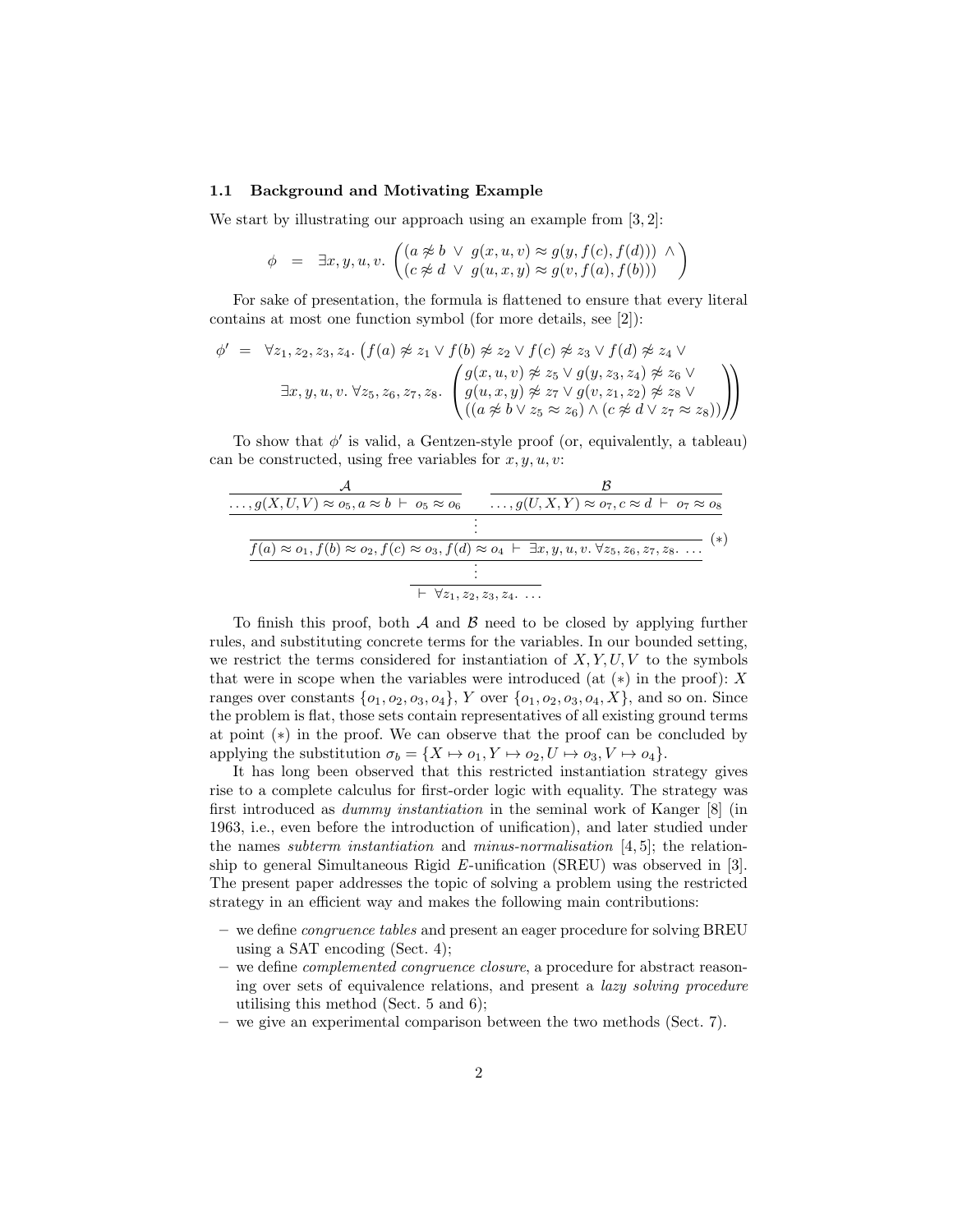Further related work. For a general overview of research on equality handling in sequent calculi and related systems, as well as on SREU, we refer the reader to the detailed handbook chapter [4]. To the best of our knowledge, we are the first to develop algorithms for the BREU problem.

# 2 Preliminaries

We assume familiarity with classical first-order logic and Gentzen-style calculi (see e.g., [6]). Given countably infinite sets C of constants (denoted by  $c, d, \ldots$ ),  $V_b$  of bound variables (written  $x, y, \ldots$ ), and V of free variables (denoted by  $X, Y, \ldots$ ), as well as a finite set F of fixed-arity function symbols (written  $f, g, \ldots$ , the syntactic categories of *formulae*  $\phi$  and *terms* t are defined by

$$
\phi \ ::= \ \phi \wedge \phi \mid \phi \vee \phi \mid \neg \phi \mid \forall x. \phi \mid \exists x. \phi \mid t \approx t \ , \qquad t \ ::= \ c \mid x \mid X \mid f(t, \dots, t) \ .
$$

Note that we distinguish between constants and zero-ary functions for reasons that will become apparent later. We generally assume that bound variables  $x$ only occur underneath quantifiers  $\forall x$  or  $\exists x$ . Semantics of terms and formulae without free variables is defined as is common.

We call constants and (free or bound) variables *atomic terms*, and all other terms compound terms. A flat equation is an equation between atomic terms, or an equation of the form  $f(t_1, \ldots, t_n) \approx t_0$ , where  $t_0, \ldots, t_n$  are atomic terms. A congruence pair is a pair of two flat equations  $(f(\bar{a}) \approx b, f(\bar{a}') \approx b')$  with  $b \neq b'$ .

A substitution is a mapping of variables to terms, s.t. all but finitely many variables are mapped to themselves. Symbols  $\sigma, \theta, \ldots$  denote substitutions, and we use post-fix notation  $\phi\sigma$  or t $\sigma$  to denote application of substitutions. An atomic substitution is a substitution that maps variables only to atomic terms. An atomic substitution is *idempotent* if  $\sigma \circ \sigma = \sigma$ . We write  $u[r]$  do denote that r is a sub-expression of a term or formula u, and  $u[s]$  for the term or formula obtained by replacing the sub-expression  $r$  with  $s$ .

**Definition 1** ([11]). The replacement relation  $\rightarrow_E$  induced by a set of equations E is defined by:  $u[l] \rightarrow u[r]$  if  $l \approx r \in E$ . The relation  $\leftrightarrow_E^*$  represents the reflexive, symmetric, and transitive closure of  $\rightarrow_E$ .

### 2.1 Congruence Closure

We characterise the concept of congruence closure (CC) [9, 1] as fixed-point computation over equivalence relations between symbols. Let  $S \subseteq C \cup V$  denote a finite set of constants and variables. The *equivalence closure*  $Cl_{Eq}(R)$  of a binary relation  $R \subseteq S^2$  is the smallest equivalence relation (ER) containing R.

Let further  $E$  be a finite set of flat equations over  $S$  (and arbitrary functions from  $F$ ). Without loss of generality, we assume that every equation in  $E$  contains a function symbol; equations  $a \approx b$  between constants or variables can be rewritten to  $f() \approx a, f() \approx b$  by introducing a fresh zero-ary function f. The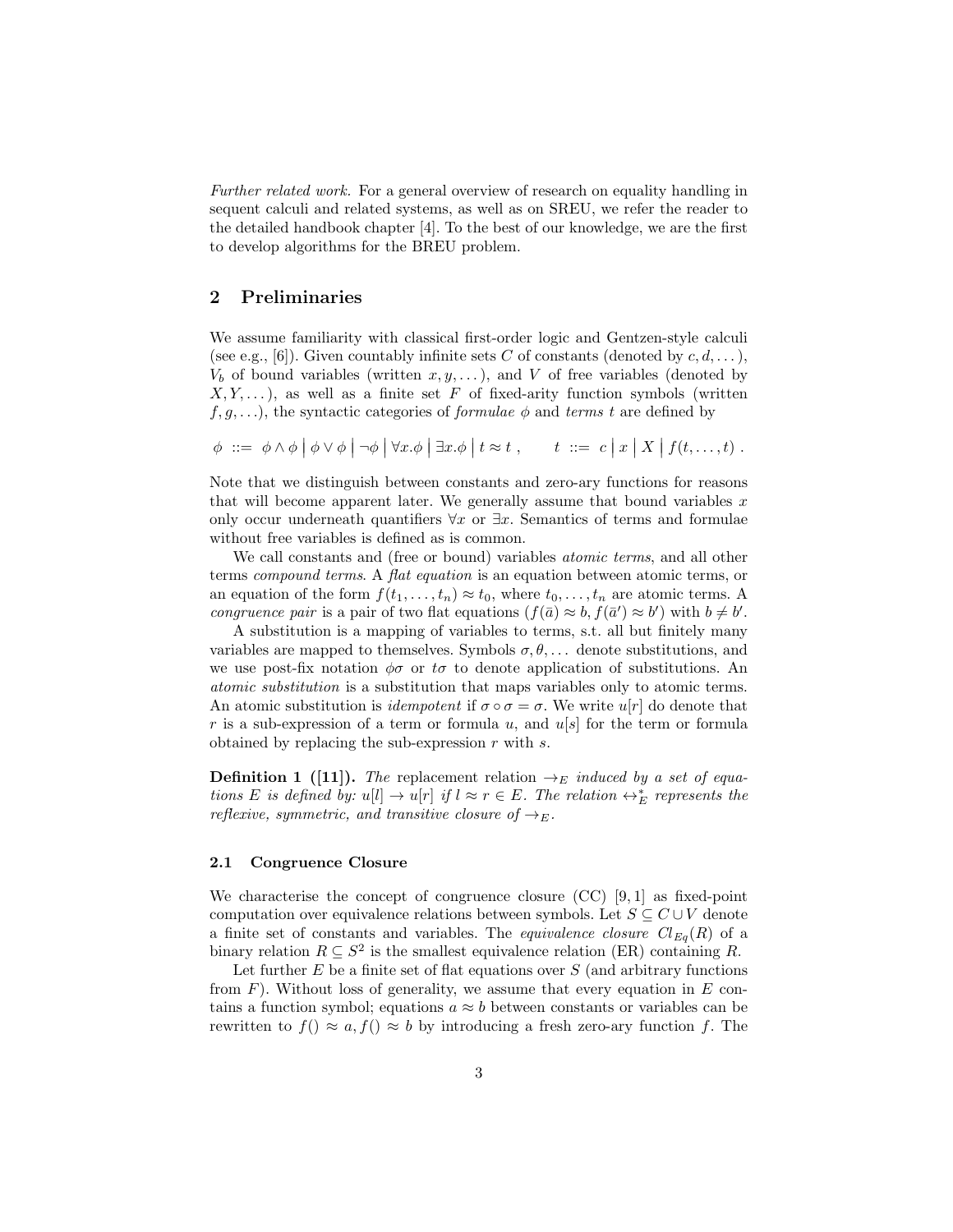congruence closure  $CC_E(R)$  of a relation  $R \subseteq S^2$  with respect to E is the smallest ER that is consistent with the equations  $E$ , and defined as a least fixed-point over binary relations as follows:

$$
CC_E^1(R) = Cl_{Eq}(R \cup \{(b, b') \mid \exists f(\bar{a}) \approx b, f(\bar{a}') \approx b' \in E \text{ with } (\bar{a}, \bar{a}') \in R\})
$$
  

$$
CC_E(R) = \mu X \subseteq S^2 \cdot CC_E^1(R \cup X)
$$

where we write  $(\bar{a}, \bar{a}') \in R$  for the inclusion  $\{(a_1, a'_1), (a_2, a'_2), \ldots, (a_n, a'_n)\} \subseteq R$ , provided  $\bar{a} = (a_1, \ldots, a_n)$  and  $\bar{a}' = (a'_1, \ldots, a'_n)$ .

#### 2.2 The Bounded Rigid E-Unification Problem

Bounded rigid  $E$ -unification is a restriction of rigid  $E$ -unification in the sense that solutions are required to be atomic substitutions s.t. variables are only mapped to smaller atomic terms according to some given partial ordering  $\preceq$ . This order takes over the role of an occurs-check of regular unification.

**Definition 2 (BREU).** A bounded rigid E-unification (BREU) problem is a triple  $U = (\preceq, E, e)$ , with  $\preceq$  being a partial order over atomic terms s.t. for all variables X the set  $\{s \mid s \leq X\}$  is finite; E is a finite set of flat formulae; and  $e = s \approx t$  is an equation between atomic terms (the target equation). An atomic substitution  $\sigma$  is called a bounded rigid E-unifier of s and t if so  $\leftrightarrow_{E_{\sigma}}^* t_{\sigma}$  and  $X\sigma \preceq X$  for all variables X.

Definition 3 (Simultaneous BREU). A simultaneous bounded rigid E-unification problem is a pair  $(\preceq, (E_i, e_i)_{i=1}^n)$  s.t. each triple  $(\preceq, E_i, e_i)$  is a bounded rigid E-unification problem. A substitution  $\sigma$  is a simultaneous bounded rigid E-unifier if it is a bounded rigid E-unifier for each problem  $(\preceq, E_i, e_i)$ .

A solution to a simultaneous BREU problem can be used in a calculus to close all branches in a proof tree. While SREU is undecidable in the general case, simultaneous BREU is decidable, in fact it is NP-complete [2]; the existence of bounded rigid E-unifiers can be decided in non-deterministic polynomial time, since it can be verified in polynomial time that a substition  $\sigma$  is a solution of a (possibly simultaneous) BREU problem. Hardness follows from the fact that propositional satisfiability can be reduced to BREU. Also, a number of generalisations are possible, but can be reduced to BREU as in Def. 2.

Example 4. We revisit the example introduced in Sect. 1.1, which can be captured as the following simultaneous BREU problem  $(\preceq, \{(E_1, e_1), (E_2, e_2)\})$ :

$$
E_1 = E \cup \{a \approx b\}, \quad e_1 = o_5 \approx o_6, \quad E_2 = E \cup \{c \approx d\}, \quad e_2 = o_7 \approx o_8,
$$
  
\n
$$
E = \begin{cases} f(a) \approx o_1, f(b) \approx o_2, f(c) \approx o_3, f(d) \approx o_4, \\ g(X, U, V) \approx o_5, g(Y, o_3, o_4) \approx o_6, g(U, X, Y) \approx o_7, g(V, o_1, o_2) \approx o_8 \end{cases}
$$

with  $a \prec b \prec c \prec d \prec o_1 \prec o_2 \prec o_3 \prec o_4 \prec X \prec Y \prec U \prec V \prec o_5 \prec o_6 \prec o_7 \prec o_8$ .

A unifier to this problem is sufficient to close all goals of the tree up to equational reasoning; one solution is  $\sigma = \{X \mapsto o_1, Y \mapsto o_2, U \mapsto o_3, V \mapsto o_4\}.$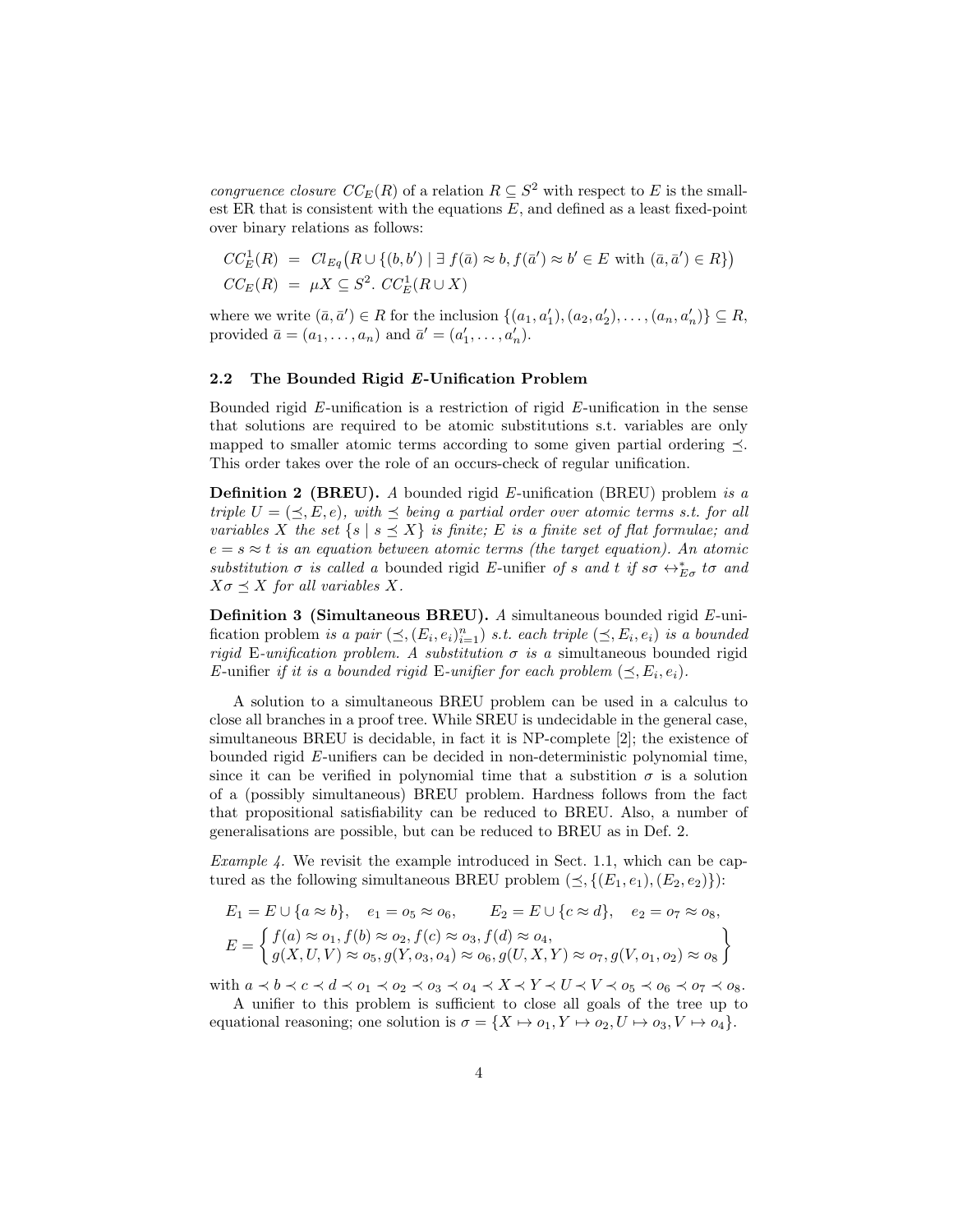**Input:** BREU problem  $B = (\leq, E, s \approx t)$ 1: while candidates remains do 2:  $\sigma \leftarrow$  new candidate // GUESSING 3:  $ER \leftarrow CC_E\{(X, X\sigma) | X \in S \cap V\}$  // CONGRUENCE CLOSURE 4: if  $(s, t) \in ER$  then // VERIFYING 5: return  $\sigma$ 6: end if 7: end while 8: return UNSAT

Algorithm 1: Generic search procedure for BREU

## 3 Solving Bounded Rigid E-Unification

Suppose  $B = (\preceq, E, e)$  is a BREU problem, and  $S \subseteq V \cup C$  the set of all atomic terms occurring in B ("relevant terms"). On a high level, our procedures for solving BREU problems consist of three steps: Guessing a candidate substitution; using Congruence Closure to calculate the corresponding equivalence relation; and VERIFYING that the target equation is satisfied by this relation (see Alg. 1). This schema derives from the basic observation that  $s\sigma \leftrightarrow_{E\sigma}^* t\sigma$  if and only if  $(s, t) \in CC_E\{(X, X\sigma) \mid X \in S \cap V\}$ , provided that  $\sigma$  is an idempotent substitution [11]. Since an E-unifier  $\sigma$  with  $X\sigma \preceq X$  for all  $X \in V$  can be normalised to an idempotent E-unifier, search can be restricted to the latter.

This paper introduces two different methods of performing these steps; an eager encoding of the problem into SAT that encodes the entire procedure as a SAT-problem, and a lazy encoding that uses SAT to generate candidate solutions. Common to both methods is the representation of the candidate substitution.

#### 3.1 Candidate representation

We introduce a bijection  $Ind: S \to \{1, \ldots, |S|\}$ , s.t. for each  $s, t \in S$  we have  $s \preceq t \Rightarrow Ind(s) \leq Ind(t)$ ; the mapping Ind will be used for the remainder of the paper. We also introduce a pseudo-integer variable<sup>1</sup>  $v_s$  for each  $s \in S$ , together with a SAT-constraint restricting the domains:

$$
\bigwedge_{c \in S \cap C} v_c = Ind(c) \ \wedge \bigwedge_{X \in S \cap V} \bigvee_{\substack{t \in S \\ t \prec X}} (v_X = Ind(t) \wedge v_t = Ind(t)) \quad \text{(SAT DOMAIN)}
$$

Any idempotent substitution  $\sigma$  satisfying  $X\sigma \preceq X$  for the variables  $X \in V$ (as in Def. 2) can be represented by  $v_X = Ind(X\sigma)$ , and thus gives rise to a SAT model of the domain constraint; and vice versa. A search procedure over the models is thus sufficient for solving the Guessing step of Alg. 1. The Sat DOMAIN constraint will be used in both methods presented in this paper.

<sup>1</sup> A pseudo-integer variable is a bit-wise representation of an integer in the range  $\{1, \ldots, n\}$  by introducing  $\lceil \log n \rceil$  Boolean variables.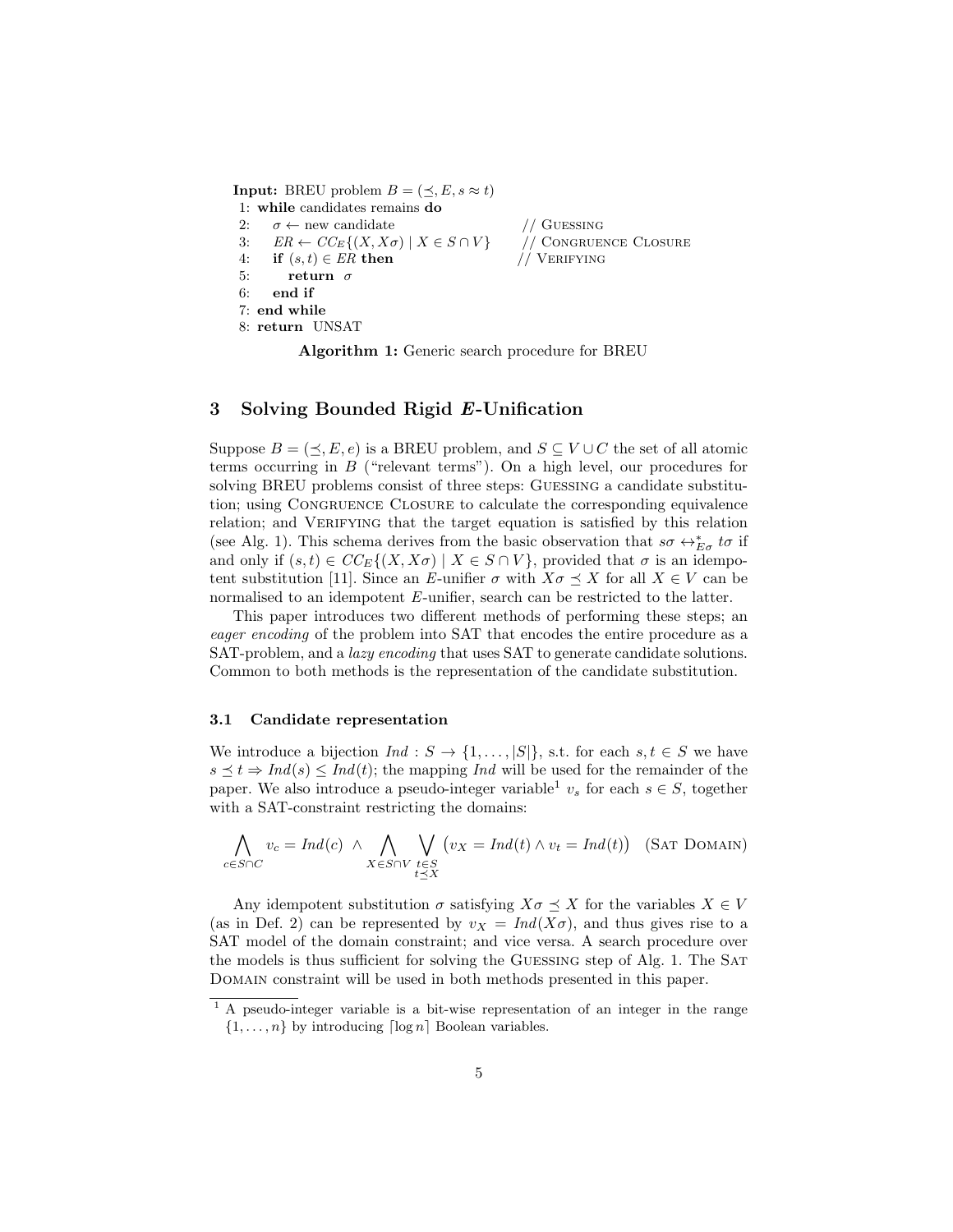# 4 Eager Encoding of Bounded Rigid E-Unification

In this section we describe how to eagerly encode a (simultaneous) BREU problem into SAT based on the procedure shown in Alg. 1. We note that a fairly intricate encoding is necessary to accommodate the combination of variables, constants, and congruence reasoning. For instance, the classical Ackermann reduction can be used to encode congruence closure and constants, but is not applicable in the presence of both variables and constants.

#### 4.1 Congruence Tables

A congruence table is a table where each column represents a union-find data structure in a step of the congruence closure procedure, and each row corresponds to an atomic term, the "representative" for each step. The *initial column* is defined by a substitution while every internal column is constrained by its previous column modulo the given set of equations. From the final column of the table, an equivalence relation, equal to the congruence closure of the given substitution modulo the given equations, can be extracted.

**Definition 5.** Suppose  $E$  is a set of flat equations, each containing exactly one function symbol, and  $\sigma$  is a substitution s.t.  $X\sigma \preceq X$  for all  $X \in V$ . As before, let  $S = \{t_1, \ldots, t_m\} \subseteq C \cup V$  be the relevant terms, and  $Ind(t_i) = i \ (i \in \{1, \ldots, m\}).$ 

Then a congruence table  $T$  of size n for  $E$  and  $\sigma$  is a list of column vectors  $[\bar{c}_1, \ldots \bar{c}_n],$  with  $\bar{c}_i \in \{1, \ldots, |S|\}^m$ , where  $\bar{c}_1 = (Ind(t_1\sigma), \ldots, Ind(t_m\sigma))$  and for each pair of consecutive vectors  $\bar{c}_i$  and  $\bar{c}_{i+1}$  and each  $j \in \{1, \ldots, m\}$ :

- 1. if  $\bar{c}_i(j)^2 \neq j$  then  $\bar{c}_{i+1}(j) = \bar{c}_{i+1}(\bar{c}_i(j)).$
- 2. if  $\bar{c}_i(j) = j$  then:
	- (a)  $\bar{c}_{i+1}(j) = \bar{c}_{i+1}(k)$  if  $k < j$ , and there are equations  $f(a_1, \ldots, a_l) \approx b$ ,  $f(a'_1,\ldots,a'_l) \approx b' \in E$  s.t.  $\bar{c}_i(Ind(b)) = j$  and  $\bar{c}_i(Ind(b')) = k$ , and furthermore  $\bar{c}_i(Ind(a_h)) = \bar{c}_i(Ind(a'_h))$  for all  $h \in \{1, ..., l\}$ .
	- (b)  $\bar{c}_{i+1}(j) = j$  if no such pair of equations exists.

To illustrate the definition, observe first that all entries of the first vector point upwards, i.e.,  $\bar{c}_1(j) \leq j$  for  $j \in \{1, \ldots, m\}$  (due to the definition of Ind in Sect. 3.1), and define a union-find forest. The rules relating consecutive vectors (union-find data structures) to each other in Def. 5 correspond to three different cases: (1) defines path shortening, stating that each term can point directly to its representative term; (2a) states that if the arguments of two function applications are equal, the results must also be equal, and enables merging of the two equivalence classes s.t. the new representative is the smaller term; and (2b) states that if no such merging is possible, a term retains its identity value. All definitions are acyclic because the property  $\bar{c}_i(j) \leq j$  is preserved in all columns i (see Lem. 8 below).

<sup>&</sup>lt;sup>2</sup> We write  $\overline{c}(i)$  for the *j*th component of a vector  $\overline{c}$ .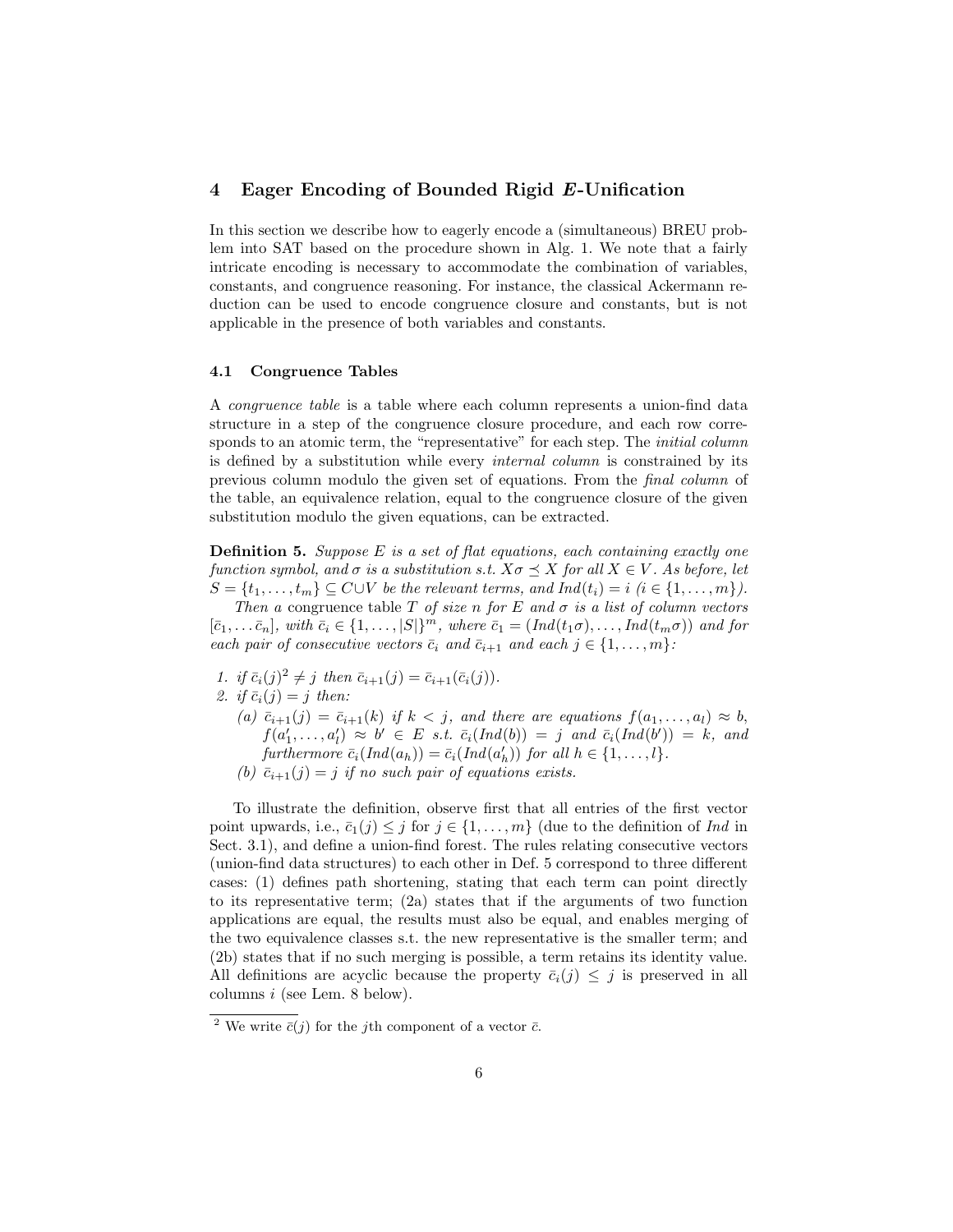

Fig. 1. Equivalence classes of different columns of Table 1

Example 6. Consider the simultaneous BREU problem and unifier  $\sigma$  introduced in Example 4. Table 1 shows a complete congruence table of size 4 for  $E_1$  (the left branch) and  $\sigma$ ; for sake of presentation, the table contains symbols t rather than their index  $Ind(t)$ , and in each column bold font indicates modified entries. The represented union-find forests are shown in Fig. 1, in which each edge is annotated with number of the column in which the edge was introduced. We can see that the fourth column defines an equivalence relation partitioning ER of the set of relevant terms  $S$  into seven sets. More importantly, under this equivalence relation the two terms in the target equation  $e_1 = o_5 \approx_{ER} o_6$  are equal, implying that the substitution is a unifier to this sub-problem.

**Definition 7.** A congruence table  $T = [\bar{c}_1, \ldots, \bar{c}_n]$  of size n is complete if for every table  $T' = [\bar{c}'_1, \ldots \bar{c}'_{n+1}]$  of size  $n+1$ , if  $\bar{c}_1 = \bar{c}'_1, \ldots, \bar{c}_n = \bar{c}'_n$  then  $c'_{n+1} = c'_n$ .

Intuitively, a congruence table T is complete, if every additional column added would be identical to the last one.

**Lemma 8.** For every congruence table  $T = [\bar{c}_1, \ldots, \bar{c}_n]$  of size n  $\forall i \in \{1, ..., n-1\}$ .  $\forall j \in \{1, ..., |\bar{c}_i|\}$ .  $\bar{c}_{i+1}(j) \leq \bar{c}_i(j)$ .

 $o_1$   $o_1$   $o_1$   $o_1$   $o_1$  $o_2$   $o_2$   $o_1$   $o_1$  $o_3$   $o_3$   $o_3$   $o_3$ Lem. 8 states that when observing a certain index of vectors of a congruence table, e.g.,  $\bar{c}_1(2), \bar{c}_2(2), \ldots$ , the values are non-increasing. Therefore, given a set of relevant terms S, there is an upper bound  $b$  s.t. all congruence tables, with vectors of length  $|S|$ , with size  $n \geq b$  will be complete.

Observe that every vector  $\bar{c}$  in a congruence table of size *n* defines an equivalence relation  $ER(\bar{c})$  =  $Cl_{Eq}\{(Ind^{-1}(j),Ind^{-1}(\bar{c}(j))) | j \in \{1,\ldots,m\}\}.$  Furthermore, considering a congruence table  $T$  of size  $n$  for a set of equations E and a substitution  $\sigma$ , the vectors  $\bar{c}_1, \ldots \bar{c}_n \in T$  represent intermediate and final step of congruence closure over  $E$  and  $\sigma$ . This leads to the following lemma:

 $o_7$   $o_7$   $o_7$   $o_7$   $o_7$  $o_8$   $o_8$   $o_8$   $o_8$   $o_8$ **Lemma 9.** Given a complete congruence table  $T$  of size  $n$ for equations E and substitution  $\sigma$ , it holds that  $ER(\bar{c}_n)$  =  $CC<sub>E</sub> \{(t, t\sigma) \mid t \in S\}.$ 

If a BREU problem  $B = (\leq, E, s \approx t)$  has an E-unifier  $\sigma$ , then  $(s,t) \in CC_E\{(t',t'\sigma) \mid t' \in S\}$ . Therefore, with Lem. 8 and Lem. 9, it is

Table 1.

 $S \begin{bmatrix} 1 & 2 & 3 & 4 \end{bmatrix}$  $a \mid a \mid a \mid a \mid a$  $b \mid b$  a a a

 $o_4$   $o_4$   $o_4$   $o_4$  $X|o_1 o_1 o_1 o_1$  $Y|o_2 o_2 o_1 o_1$  $U|_{\mathbf{O_3}}$   $o_3$   $o_3$   $o_3$  $V|_{\mathbf{0}_4\,0_4\,0_4\,0_4}$  $o_5$   $o_5$   $o_5$   $o_5$   $o_5$  $o_6$   $o_6$   $o_6$   $o_6$   $o_5$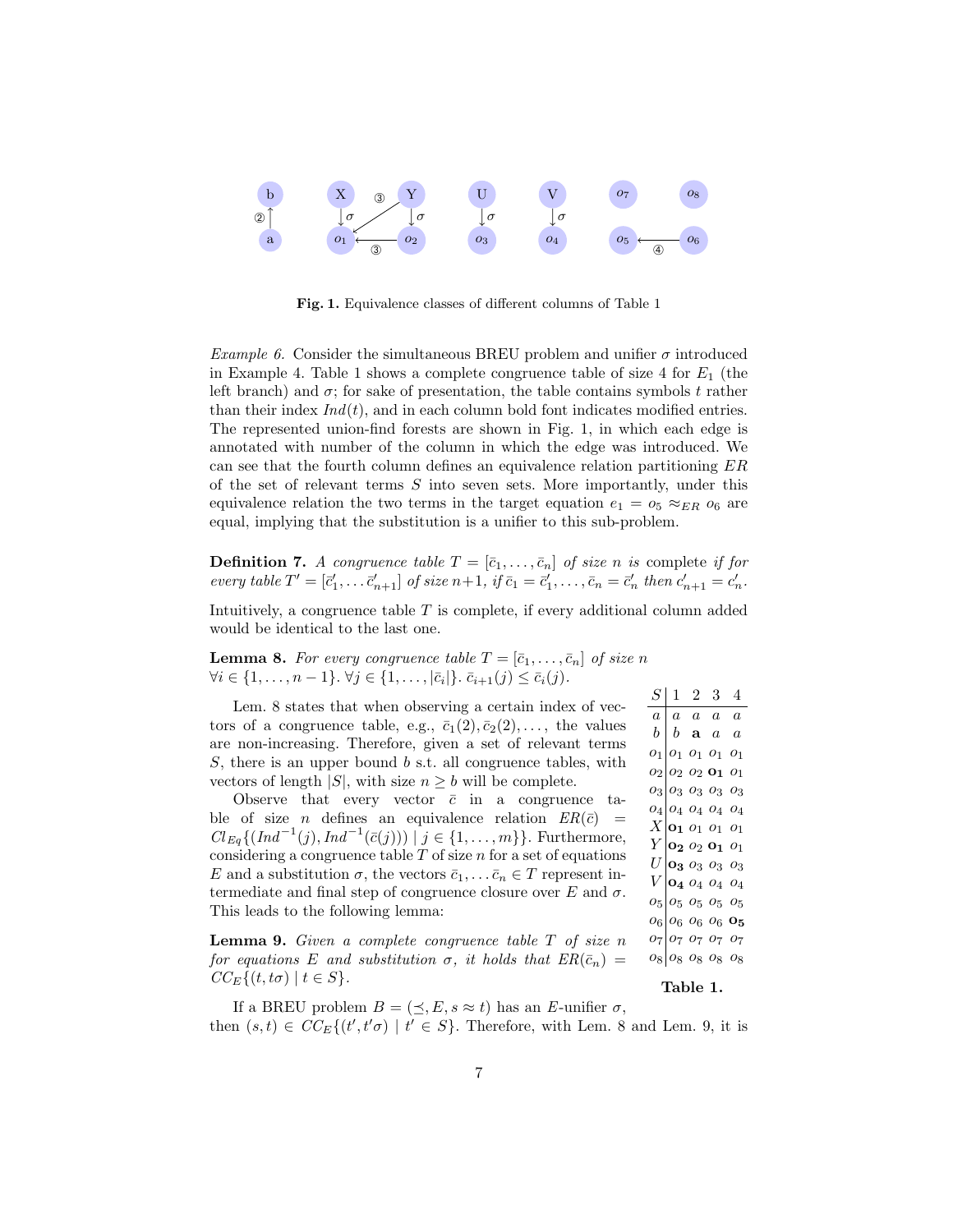only necessary to consider the congruence tables of a large enough size for every substitution to find a solution, and if none of them represents a solving substitution, the given BREU problem is unsatisfiable. This leads to the construction of a SAT model that encodes all possible congruence table of a certain size. However, this upper bound will in general be very pessimistic, so we introduce an iterative procedure that replaces this upper bound by checking an incompletion constraint.

## 4.2 Modeling Congruence Tables using SAT

In the remainder of this section we present the variables (the congruence matrix and the active congruence pairs) as well as the constraints introduced to model congruence tables for a given BREU problem  $B = (\prec, E, e)$  using SAT.

Congruence matrix. The congruence matrix  $M \in \{1, ..., m\}^{m \times n}$  is a matrix of pseudo-integer variables with  $m$  rows and  $n$  columns, corresponding to the vectors  $[\bar{c}_1, \ldots \bar{c}_n]$  in Def. 5. We write  $M_j^i$  for the cell in row j and column i. Intuitively, the matrix represents congruence tables of size  $n$  for a set of relevant symbols S with  $|S| = m$ , and cell  $M_j^i$  represents the entry  $\bar{c}_i(j)$ .

Active congruence pairs. The set of congruence pairs is the set  $CP = \{(f(\bar{a}) \approx$  $b, f(\bar{a}') \approx b' \in E^2$ . For each column  $i > 1$  in the congruence matrix, there is also a set  ${v_{cp}^i \mid cp \in CP}$  of auxiliary Boolean variables that indicate the *active* congruence pairs  $cp = (f(a_1, \ldots, a_k) \approx b, f(a'_1, \ldots, a'_k) \approx b')$ , constrained by:

$$
v_{cp}^{i} \Leftrightarrow M_{Ind(a_{1})}^{i-1} = M_{Ind(a'_{1})}^{i-1} \wedge \cdots \wedge M_{Ind(a_{k})}^{i-1} = M_{Ind(a'_{k})}^{i-1} \wedge M_{Ind(b)}^{i-1} > M_{Ind(b')}^{i-1}
$$
\n(TABLE CP)

Intuitively, if some  $v_{cp}^i$  is true, the congruence pair cp represents two equations in which the arguments are equal in the equivalence relation of column  $i - 1$ , but the results are different.

*Initial column*. In the initial column, we constrain each cell  $M_j^1$  to be consistent with the variables  $v_s$  introduced in Sect. 3.1 to represent solution candidates:

$$
\bigwedge_{t \in S} M_{Ind(t)}^1 = v_t \tag{TABLE INT}
$$

Internal column. In the internal columns with index  $i > 1$ , each cell must obey the following constraints, for every  $j \in \{1, \ldots, m\}$ :

$$
\bigvee_{k \in \{1, \dots, j-1\}} (M_j^{i-1} = k \wedge M_j^i = M_k^i) \vee \qquad \qquad \text{(Table INT)}
$$
\n
$$
M_j^{i-1} = j \wedge \left( \bigwedge_{cp \in CP} (\neg v_{cp}^i \wedge M_{Ind(b)}^{i-1} \neq j) \wedge M_j^i = j \right)
$$
\n
$$
M_j^{i-1} = j \wedge \left( \bigvee_{cp \in CP} (v_{cp}^i \wedge M_{Ind(b)}^{i-1} = j \wedge \bigvee_{k \in \{1, \dots, j-1\}} (M_{Ind(b)}^{i-1} = k \wedge M_j^i = M_k^i) \right)
$$

with  $cp = (f(\bar{a}) \approx b, f(\bar{a}') \approx b')$ . The topmost constraint models condition (1) while the bottom constraint models condition (2) in Def. 5.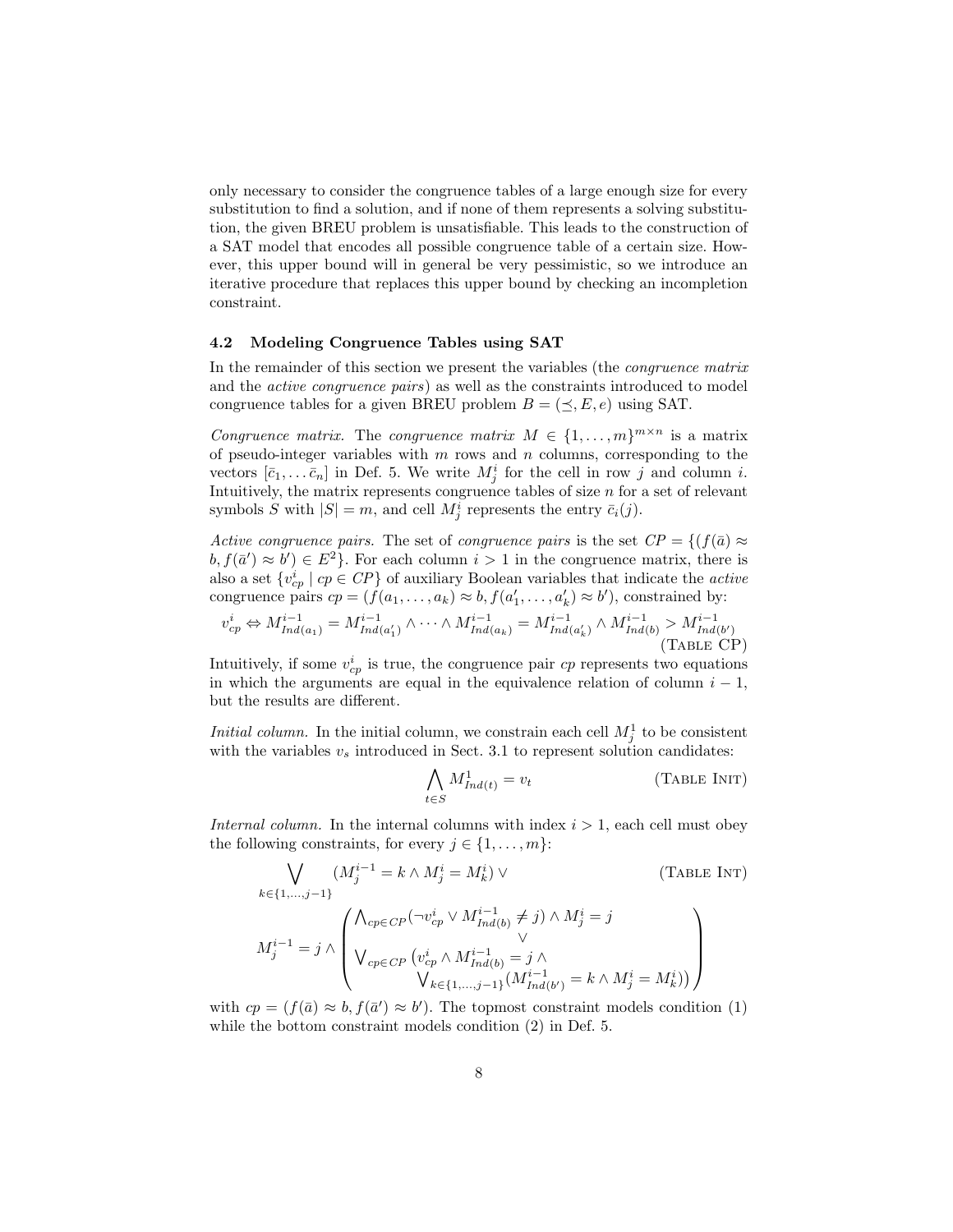**Input:** BREU problem  $B = (\preceq, E, s \approx t)$ 

1: Add initial table constraint (Sat Domain, Table CP, Init, Int, Goal)

- 2: while  $\neg solver.isSat()$  do
- 3: Remove goal constraint (SAT GOAL)
- 4: Add incompletion constraint (Table Incomp)
- 5: if  $\neg solve \, r.isSat()$  then
- 6: return UNSAT
- 7: else
- 8: Remove incompletion constraint (TABLE INCOMP)
- 9: Add internal column and goal constraints (TABLE INT, GOAL)
- 10: end if
- 11: end while
- 12: return SAT

Algorithm 2: Search procedure for the table encoding of a BREU problem

Goal Constraint. The final constraint asserts that the two rows corresponding to the two terms in the target equation contain the same atomic term in the final column.

$$
M_{Ind(s)}^n = M_{Ind(t)}^n
$$
 (TABLE GOAL)

where the target equations is  $e = s \approx t$  and the table has *n* columns.

## 4.3 Eager procedure

Our eager procedure (outlined in Alg. 2) creates constraints for an initial table, and then in an iterative fashion adds columns until either a solution is found, or an incompletion constraint is not satisfied. Incompletion constraints make it unnecessary to provide an a-priori upper bound on the size of constructed tables, and instead check whether some congruence pair can be used to merge further equivalence classes in the last column:

$$
\bigvee_{p \in CP} v_{cp}^{n+1}
$$
 (TABLE INCOMP)

To handle a simultaneous BREU problem  $B = (\preceq, (E_i, e_i)_{i=1}^n)$ , one table is created for each sub-problem  $(\leq, E_i, e_i)$ , s.t. the variables  $x_t$  are shared. However, for many simultaneous BREU problems only a few of sub-problems are required to prove unsatisfiability. Therefore we use an iterative approach, where initially there is only a table for the first sub-problem. Once the constraints of the first table could be satisfied, the encoding is extended in an iterative fashion with tables for the other sub-problems, until either all tables are satisfied, or a subset of complete but unsatisfiable tables has been found.

## 5 Complemented Congruence Closure

 $\epsilon$ 

The congruence closure algorithm (Sect. 2) efficiently decides entailment between ground equations, and can therefore be used to check (in polynomial time)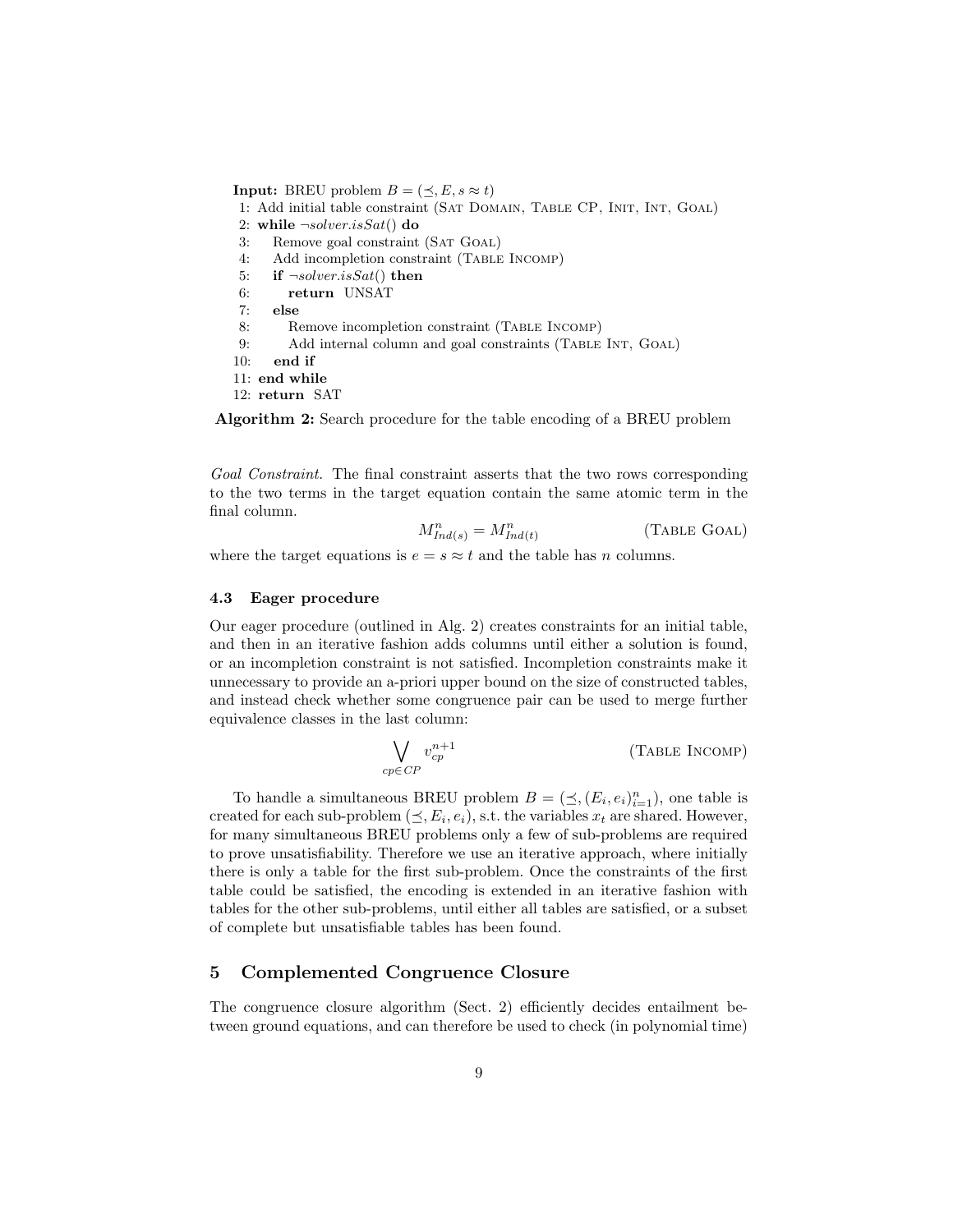whether a given substitution  $\sigma$  is a solution to a BREU problem:  $\sigma$  translates to the equivalence relation  $\{(a, b) \in S^2 \mid a\sigma = b\sigma\}$  over the symbols  $S \subseteq C \cup V$ occurring in the problem, and can be completed to the smallest ER solving the BREU equations via CC.

As main building block for the lazy BREU algorithm introduced in the next section, we defined a generalised version of CC that can be applied to whole sets of relations over  $S$ , in a manner similar to abstract interpretation (the new algorithm can indeed be identified as an abstract domain for CC, within the framework of abstract interpretation, but the details are beyond the scope of this paper). This notion of complemented congruence closure (CCC) can also be used as an optimisation for the SAT-based algorithm in Sect. 4, since it can often quickly rule out the existence of solutions to a BREU problem (Example 12).

CCC reasons about *disequalities* that are preserved by CC: while CC is defined as a least fixed-point over relations  $R \subseteq S^2$  representing equalities between symbols (constants or variables), CCC corresponds to the computation of greatest fixed-points over relations  $D \subseteq S^2$  representing disequalities between symbols. The definition of CCC is similar in shape to the one of CC in Sect. 2.1; as before, we assume that  $E$  is a finite set of flat equations over  $S$  in which each equation contains exactly one function symbol.

$$
C_E^{3,1}(D) = \left\{ (c, c') \in D \mid \begin{array}{l} c \neq c', \text{ and for all } f(\bar{a}) \approx b, f(\bar{a}') \approx b' \in E \\ \text{it holds that } D \cap Cl_{Eq}\{(\bar{a}, \bar{a}'), (b, c), (b', c')\} \neq \emptyset \end{array} \right\}
$$
  

$$
C_E^{3}(D) = \nu X \subseteq S^2. C_E^{3,1}(D \cap X)
$$

The one-step function  $C_E^{3,1}$  removes all pairs  $(c, c')$  (representing disequalities  $c \not\approx c'$  from the relation D that can no longer be maintained, i.e., if there are equations  $f(\bar{a}) \approx b$  and  $f(\bar{a}') \approx b'$  s.t. in some ER (consistent with the disequalities D) it is the case that  $\bar{a} \approx \bar{a}'$ ,  $b \approx c$ , and  $b' \approx c'$ . This criterion is expressed by checking whether the equivalence closure  $Cl_{Eq}(\bar{a}, \bar{a}'), (b, c), (b', c')\}$  has some elements in common with the relation  $D$  representing assumed disequalities. The function  $C_E^{3,1}$  is clearly monotonic, and can therefore be used to define  $C_E^3$  as a greatest fixed-point over the complete lattice of binary relations;  $C_E^3$  itself is then also monotonic.

## 5.1 Properties of Complemented Congruence Closure

In this and later sections, we write  $R^C = S^2 \setminus R$  for the complement of a relation over S. Most importantly, we can show that CC and CCC yield the same result when starting from equivalence relations, illustrating that CCC is a strict generalisation of CC:

**Theorem 10.** Suppose  $R \subseteq S^2$  is an ER. Then  $CC_E(R)^C = C_E^3(R^C)$ .

For arbitrary relations  $R$ , congruence closure  $CC_E(R)$  will be an ER, whereas the result  $C_E^3(R^C)^C$  in general is not; consider in particular the case  $E = \emptyset$ , in which  $CC_E$  will not have any effect beyond removing pairs  $(c, c)$  from a relation. This implies that the assumption of  $R$  being an ER is essential in the theorem.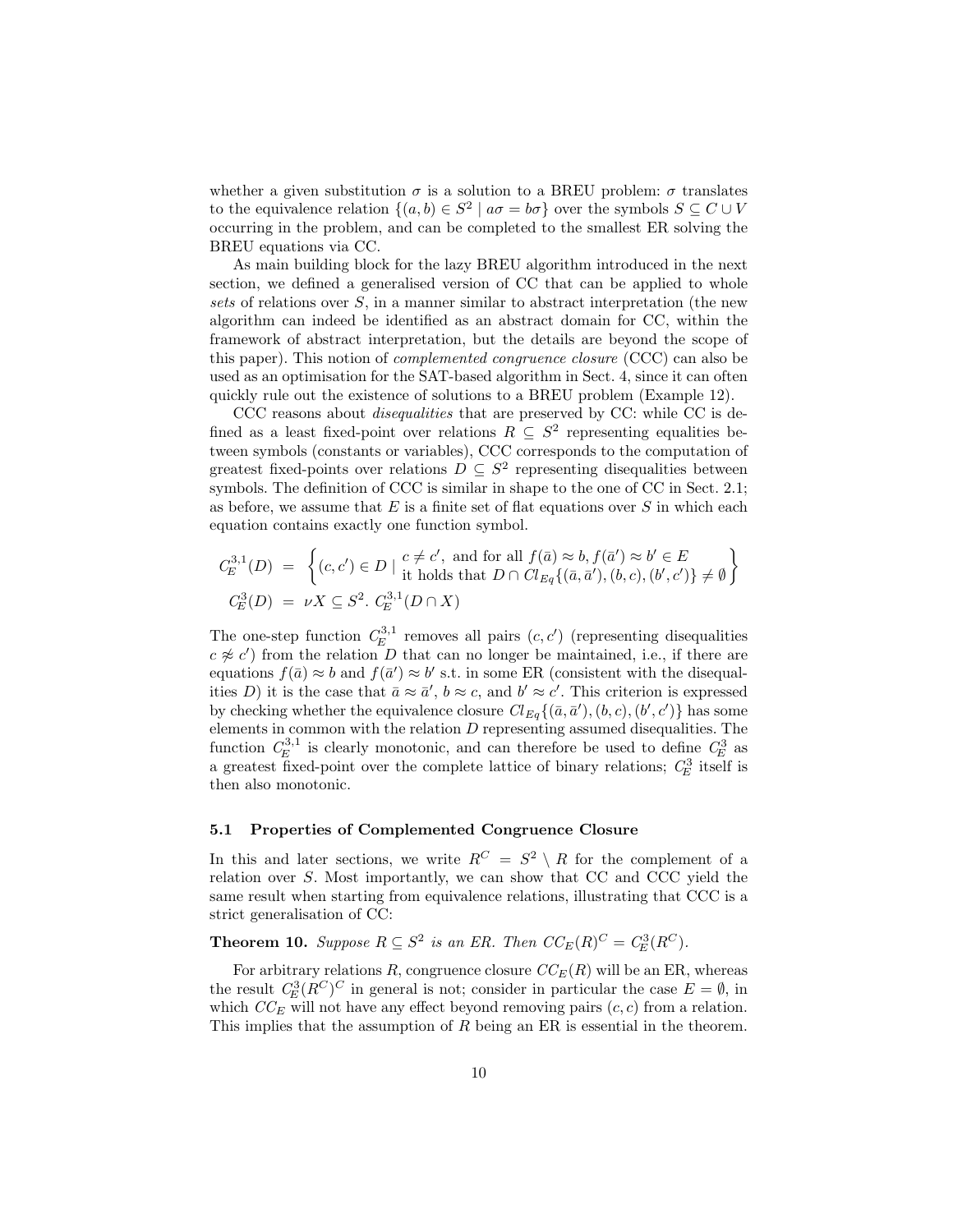Sets  $C_E^3(D)$  for relations D whose complement is not an ER can be used to approximate the effect of CC, and in particular summarise the effect of applying CC to whole families of relations:

Corollary 11. Suppose  $R \subseteq S^2$  is an ER, and  $D \subseteq S^2$  a relation s.t.  $R \cap D = \emptyset$ . Then  $CC_E(R) \cap C_E^3(D) = \emptyset$ .

Example 12. Consider  $S = \{c, d, e, X\}$ , equations  $E = \{f(X) \approx X, f(c) \approx d\}$ , and the equivalence relation  $R = Cl_{Eq}\{(X, c)\}\$  that identifies X and c and keeps the other symbols distinct. CC on this input will also identify  $X$  and  $d$ , and thus c and d, but keep e in a separate class:  $CC_E(R) = CL_{Eq} \{(X, c), (X, d)\}.$ 

The complement is  $R^C = \{(c, d), (d, e), (c, e), (X, d), (X, e)\}^{\leftrightarrow}$ , where we write  $A^{\leftrightarrow} = A \cup A^{-1}$  for the symmetric closure of a relation. CCC on  $R^C$  will remove  $(X, d)$  from the relation, since  $Cl_{Eq}\{(X, c), (X, X), (d, d)\}\$ is disjoint from  $R^C$ , and similarly  $(c, d)$ :  $C_E^3(R^C) = \{(d, e), (c, e), (X, e)\}^{\leftrightarrow} = CC_E(R)^C$ .

Consider now the BREU problem  $B = (\leq, E, c \approx e)$  with  $c \prec d \prec e \prec X$ . Note that every substitution  $\sigma$  with  $X\sigma \preceq X$  preserves the disequalities

$$
D = \{(c, d), (d, e), (c, e)\}^{\leftrightarrow} = \bigcap_{\substack{\sigma \text{ a substitution}\\ \forall X \in V. \ X \sigma \preceq X}} \{(a, b) \in S^2 \mid a\sigma \neq b\sigma\}.
$$

As before, CCC will remove  $(c, d)$  from D; but CCC will keep  $(c, e)$ , because both  $Cl_{Eq}\{(X, c), (X, c), (d, e)\}\$ and  $Cl_{Eq}\{(X, c), (X, e), (d, c)\}\$ overlap with D, and similarly  $(d, e)$ :  $C_E^3(D) = \{(d, e), (c, e)\}^{\leftrightarrow}$ . This shows that c and e are not  $E$ -unifiable, and neither are  $d$  and  $e$ .

# 6 Lazily Solving Bounded Rigid E-Unification

When dealing with large simultaneous BREU problems, e.g., containing many parallel problems as well as many equations, just constructing a monolithic SAT model (possibly containing much redundancy) as in Sect. 4 can be timeconsuming, even if the subsequent solving might be fast. Our second algorithm for solving BREU problems works in the style of lazy SMT solving: starting from a compact SAT encoding that coarsely over-approximates the BREU problem, additional constraints are successively added, until eventually a correct E-unifier is derived, or the encoding becomes unsatisfiable. Following Alg. 1, the overall idea is to repeatedly generate candidate solutions  $\sigma$ , check whether the candidate is a genuine solution, and otherwise generate a blocking constraint that excludes (at least) this solution from the search space.

*Overall procedure.* Consider a simultaneous BREU problem  $(\leq, (E_i, e_i)_{i=1}^n)$ . The overall procedure is shown in Alg. 3, and based on the three steps described in Sect. 3, but directly solving simultaneous BREU problems. The algorithm uses an underlying solver process for reasoning incrementally about the SAT encoding. The Guessing step is implemented using the Sat Domain constraints from Sect. 3.1 (line 1). When a candidate solution  $\sigma$  has been found, congruence closure is used to verify that  $\sigma$  solves each sub-problem  $(\preceq, E_i, e_i)$  (line 4), executing the Congruence Closure and Verifying steps in Alg. 1.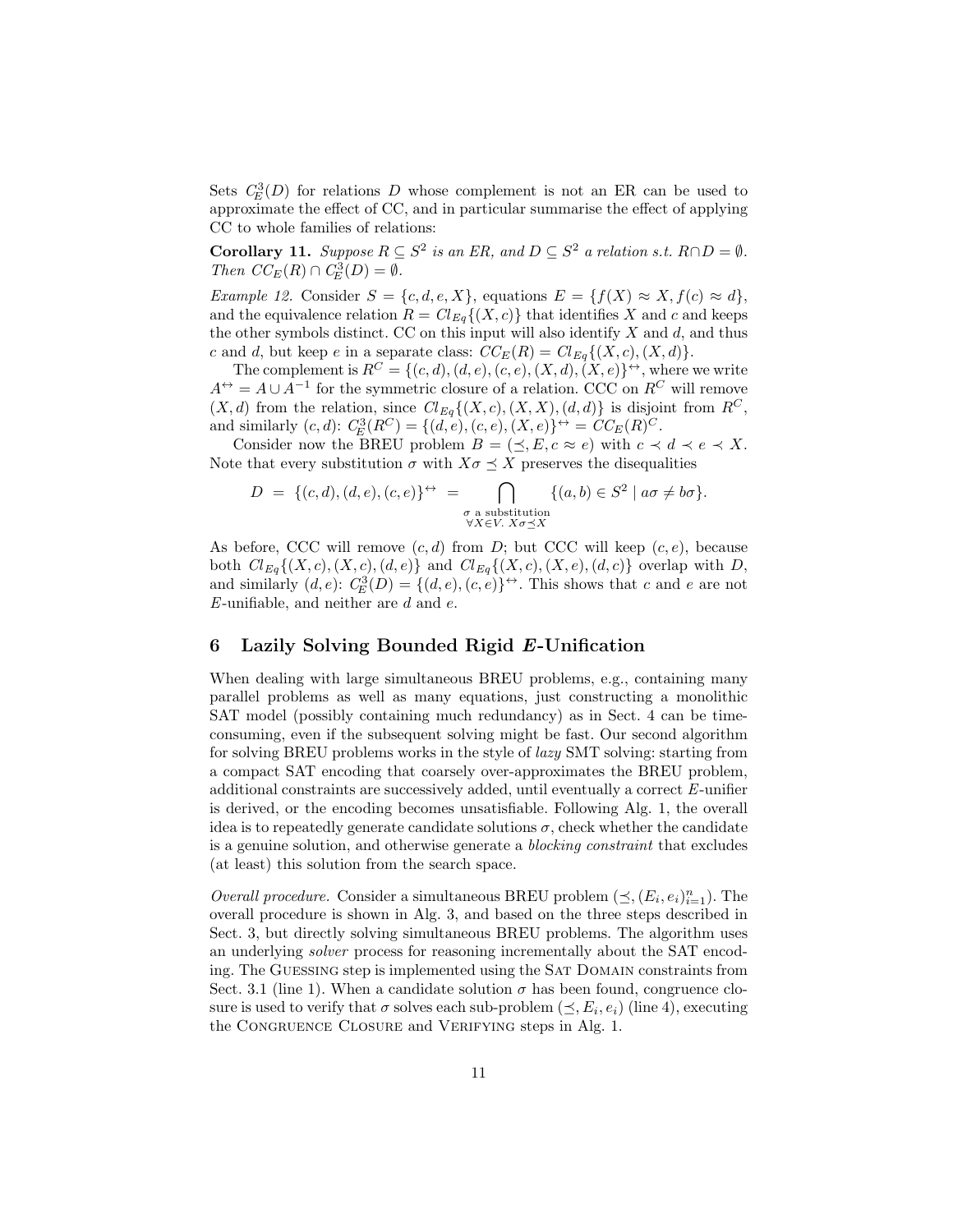1: Add domain constraints (Sat Domain) 2: while  $solver.isSat()$  do 3:  $\sigma \leftarrow solver_model$ 4: if  $\sigma$  solves all sub-problems then 5: return  $\sigma$ 6: else 7: Let  $(\preceq, E, e)$  be an unsolved sub-problem 8:  $D \leftarrow \{(s,t) \in S^2 \mid s\sigma \neq t\sigma\}$ 9:  $D' \leftarrow minimize(D, (\preceq, E, e))$ 10: Add blocking constraint  $\bigvee \{v_s = v_t \mid (s, t) \in D'\}$ 11: end if 12: end while 13: return UNSAT

Algorithm 3: Lazy search procedure for a simultaneous BREU problem.

**Input:** Disequality set  $D$ **Input:** BREU problem  $(\leq, E, s \approx t)$  with  $(s, t) \in C_E^3(D)$ 1: Compute set  $BaseD$  for  $\preceq$  // by construction,  $BaseD \subseteq D$ 2: for  $dq \in D \setminus BaseD$  do 3:  $D' \leftarrow C_E^3(D \setminus \{dq\})$ 4: if  $(s,t) \in C_{\!E}^3(D')$  then 5:  $D \leftarrow D' \cup BaseD$ 6: end if 7: end for 8: return D

Algorithm 4: Minimisation of disequality sets

Blocking constraints. Given a candidate  $\sigma$  that violates  $(\leq, E_i, s_i \approx t_i)$ , a blocking constraint for  $\sigma$  is a formula  $\phi$  over the solution variables  $\{v_t | t \in S\}$ introduced in Sect. 3.1 with the property that 1.  $\phi$  evaluates to *false* for the assignment  $\{v_t \mapsto Ind(t\sigma) \mid t \in S\}$ , and 2.  $\phi$  evaluates to true for all genuine Eunifiers  $\sigma'$  and assignments  $\{v_t \mapsto Ind(t\sigma') \mid t \in S\}$ . In other words,  $\phi$  excludes the incorrect solution  $\sigma$ , but it does not rule out any correct E-unifiers. The most straightforward blocking constraint excludes the incorrect candidate  $\sigma$ :

$$
\bigvee_{X \in S \cap V} v_X \neq Ind(X\sigma) \tag{1}
$$

This constraint leads to a correct procedure, but is inefficient since it does not generalise from the observed conflict (in SMT terminology), and does not exclude any candidates other than  $\sigma$ . More efficient blocking constraints can be defined by using the concept of complemented congruence closure. For this, observe that (1) can equivalently be expressed in terms of disequalities implied by  $\sigma$ :

$$
\bigvee_{(s,t)\in D} v_s = v_t, \qquad D = \{(s,t)\in S^2 \mid s\sigma \neq t\sigma\}
$$
 (2)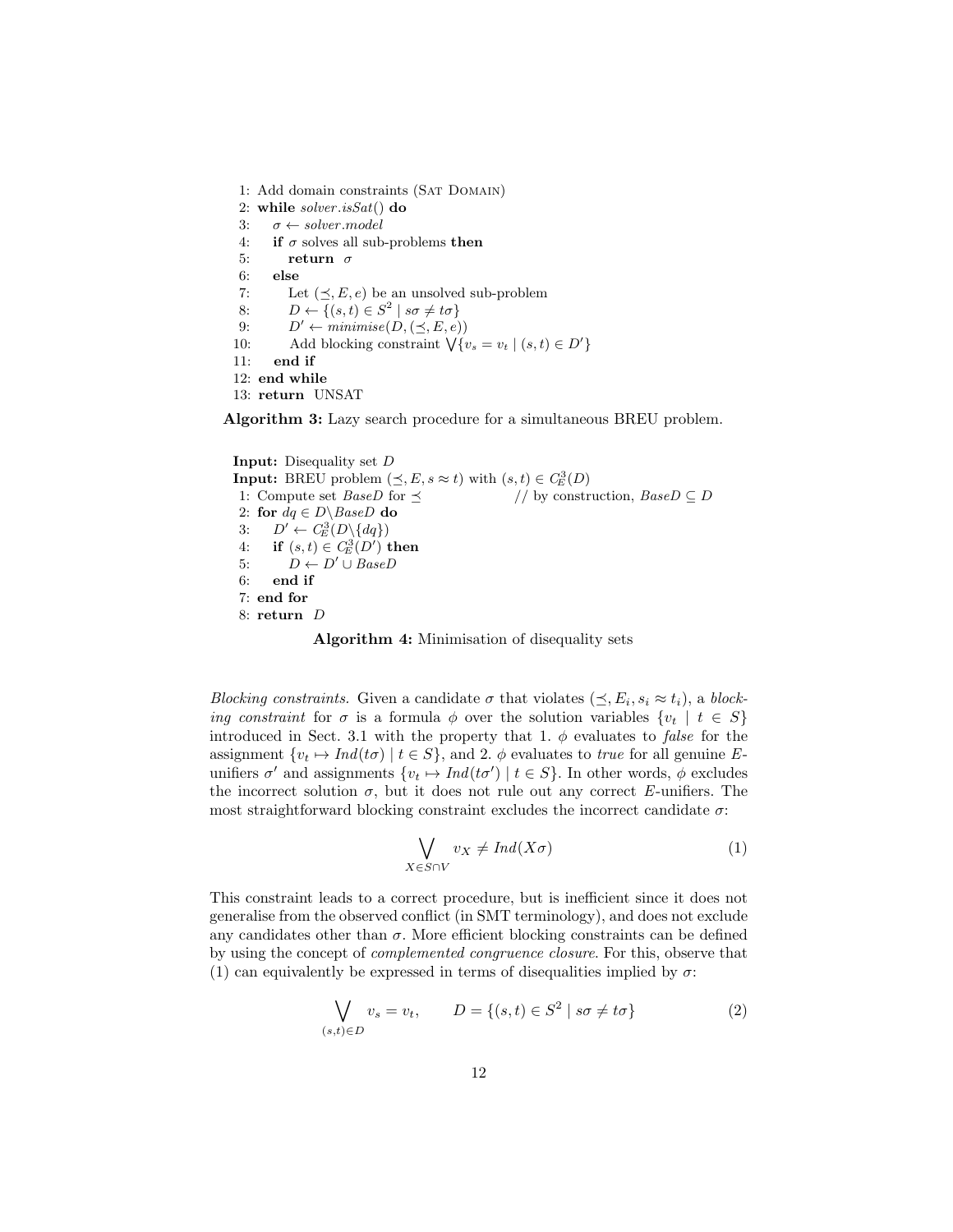| $Candidate \sigma$                                                                | $(E_1,e_1)$ $(E_2,e_2)$ |              | Minimised set D'                    |
|-----------------------------------------------------------------------------------|-------------------------|--------------|-------------------------------------|
| 1: $X \mapsto X, Y \mapsto Y, U \mapsto U, V \mapsto V$                           | X                       | (X)          | $\{(Y, o_4), (V, o_4)\}\cup BaseD$  |
| 2: $X \mapsto X, Y \mapsto Y, U \mapsto U, V \mapsto o_4$                         | X                       | (X)          | $\{(Y, o_4), (U, o_3)\}\cup BaseD$  |
| $3: X \mapsto X, Y \mapsto o_4, U \mapsto U, V \mapsto V$                         | Х                       | (X)          | $\{(U, o_4), (V, o_4)\}\cup BaseD$  |
| $4: X \mapsto X, Y \mapsto o_4, U \mapsto U, V \mapsto o_4$                       | Х                       | (X)          | $\{(U, o_4), (U, o_3)\}\cup BaseD$  |
| $5: X \mapsto X, Y \mapsto o_4, U \mapsto o_3, V \mapsto o_4$                     | X                       | (X)          | $\{(X,Y), (Y,a), (Y,b), (Y,o_1),\}$ |
|                                                                                   |                         |              | $(Y, o_2), (U, o_4) \cup BaseD$     |
| $6: \mathbf{X} \mapsto \mathbf{0}_4, Y \mapsto o_4, U \mapsto o_3, V \mapsto o_4$ | ✓                       | Х            | $\{(X, o_2), (Y, o_2)\}\cup BaseD$  |
| $7: X \mapsto o_2, Y \mapsto o_1, U \mapsto o_3, V \mapsto o_4$                   | ✓                       | X            | $\{(Y, o_2), (V, o_2)\} \cup BaseD$ |
| $8: X \mapsto o_1, Y \mapsto o_2, U \mapsto o_3, V \mapsto o_4$                   | ✓                       | $\checkmark$ |                                     |

Table 2. Execution of the lazy algorithm

Indeed, in order to satisfy  $(1)$ , one of the disequalities in D has to be violated (since  $\sigma' \neq \sigma$  implies  $X\sigma' = t$  for some variable X and some  $t \in S \setminus \{X\sigma\}$ ); and vice versa, (2) can only be satisfied by substitutions  $\sigma'$  different from  $\sigma$ .

To obtain stronger blocking constraints, we consider subsets of  $D$  in  $(2)$ , but ensure that only constraints are generated that do not exclude E-unifiers of the sub-problem  $(\leq, E_i, s_i \approx t_i)$ , and therefore also preserve solutions of the overall problem  $(\preceq,(E_i,e_i)_{i=1}^n)$ . This is the case for all constraints defined as follows:

$$
\bigvee_{(s,t)\in D'} v_s = v_t, \tag{Lazy BC}
$$

where  $D' \subseteq \{(s,t) \in S^2 \mid s\sigma \neq t\sigma\}$  such that  $(s_i,t_i) \in C_{E_i}^3(D')$ .

The condition  $(s_i, t_i) \in C_{E_i}^3(D')$  expresses that  $D'$  is a set of disequalities that prevents  $s_i$  and  $t_i$  from being unified. Suppose  $\sigma'$  is a solution candidate violating LAZY BC, which by construction implies  $R \cap D' = \emptyset$  for  $R = \{(s, t) \in$  $S^2 \mid s\sigma' = t\sigma'$ . By Corollary 11, we then have  $CC_{E_i}(R) \cap C_{E_i}^3(D') = \emptyset$ , and therefore  $(s_i, t_i) \neq CC_{E_i}(R)$ , so that  $\sigma'$  cannot be an E-unifier of  $(\preceq, E_i, s_i \approx t_i)$ .

The constraint Lazy BC is implemented in lines 8–10 in Alg. 3.

*Minimisation.* Greedy systematic minimisation of disequality sets  $D$  is described in Alg. 4, which successively attempts to remove elements  $dp$  from  $D$ , but preserving  $(s,t) \in C_E^3(D)$ . Certain disequalities  $s\sigma \neq t\sigma$  are known to hold under any substitution  $\sigma$ , and are handled using a special set *BaseD* and kept in *D*:

$$
BaseD = \bigcap_{\substack{\sigma \text{ a substitution}\\ \forall X \in V. \ X \sigma \preceq X}} \{(a, b) \in S^2 \mid a\sigma \neq b\sigma\}
$$

BaseD can easily be derived from  $\preceq$ . Elimination of disequalities from BaseD is not helpful, since such disequalities are already implied by the SAT DOMAIN constraint; at the same time, they are useful as input for CCC.

*Example 13.* We consider again  $(\leq, \{(E_1, e_1), (E_2, e_2)\})$  from Example 4, which is solved by the run of Alg. 3 shown in Table 2. Note that various executions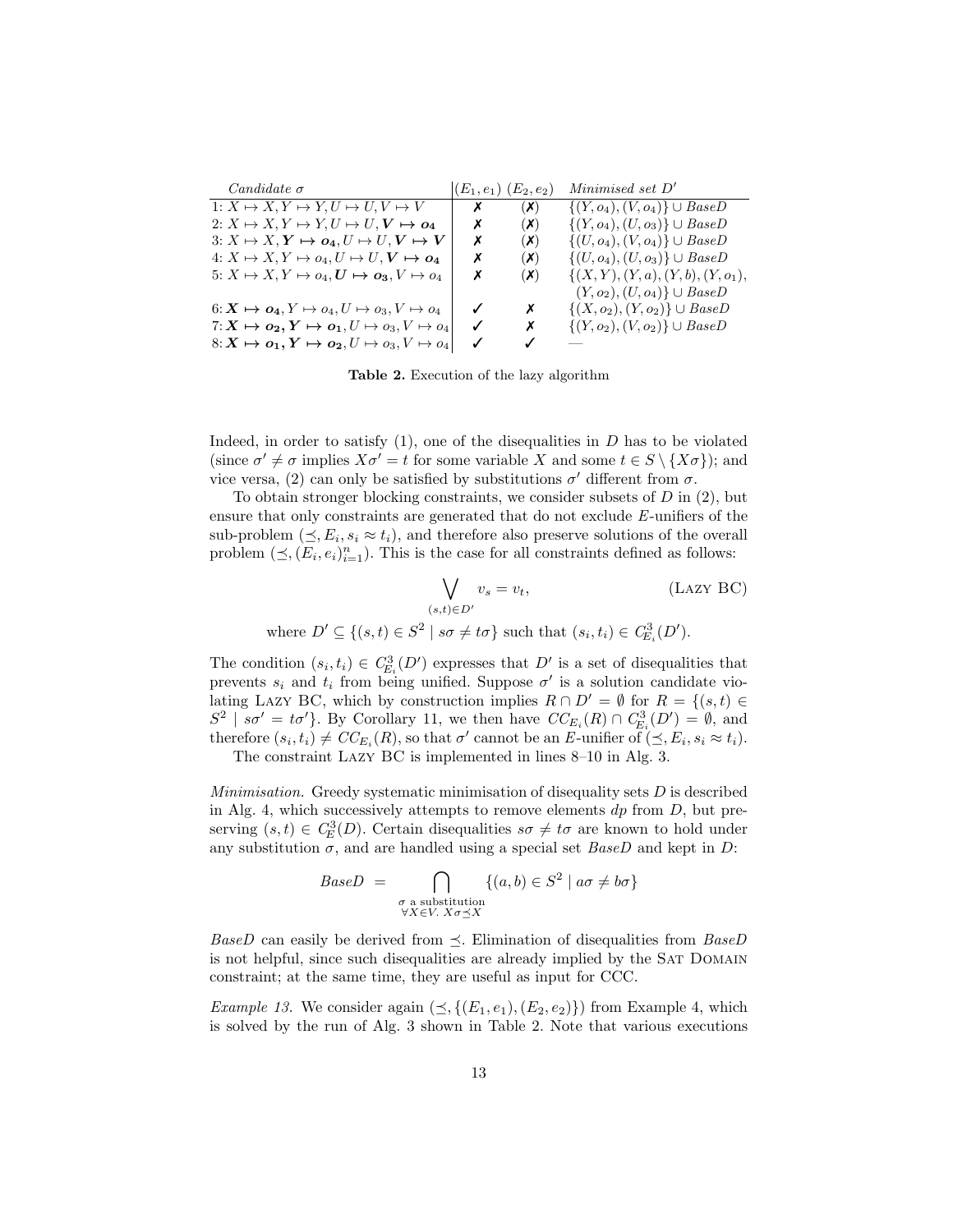

Fig. 2. Cactus plot showing the runtime distribution for the two procedures.

Fig. 3. Runtime dependent on the maximum number of equations in a BREU sub-problem.

|       | SAT  | UNSAT | T/O(SAT) | $T/O$ (UNSAT) |
|-------|------|-------|----------|---------------|
| Table | 3769 | 2854  |          |               |
| Lazy  | 3727 | 2845  |          |               |

Table 3. Comparison of the two BREU procedures. All experiments were done on an AMD Opteron 2220 SE machine, running 64-bit Linux, heap space limited to 1.5GB.

exist, since the sets D' and the candidates  $\sigma$  are not uniquely determined. Sets D' directly translate to blocking constraints, for instance  $\{(Y, o_4), (V, o_4)\}\cup$ BaseD is encoded as  $v_Y = v_{o_4} \vee v_V = v_{o_4} \vee \cdots$ . In iterations 1–5, the subproblem  $(\le, E_1, e_1)$  is violated, and used to generate a blocking constraints; in 6–7,  $(\leq, E_2, e_2)$  is used. It can be observed that the algorithm is able to derive very concise blocking constraints, and quickly focuses on interesting assignments.

# 7 Experiments

We implemented both procedures as described in Sect. 4 and Sect. 6 and integrated them into the ePrincess theorem prover (based on [10]) using the calculus presented in  $[2]^3$ . The Sat4j solver was used to reason about the propositional encoding used in the procedures. To measure the performance of the two methods, we used randomly selected benchmarks from TPTP v.6.1.0 to generate BREU problems: when constructing a proof for a TPTP problem, ePrincess repeatedly extracts and attempts to solve BREU problems in order to close the constructed proof. ePrincess was instrumented to output and collected those BREU problems, so that altogether 6626 instances were in the end available for benchmarking. Those 6626 BREU problems were then separately processed by the Table and Lazy procedure, with a timeout of 60s.

<sup>3</sup> Found at http://user.it.uu.se/~petba168/breu/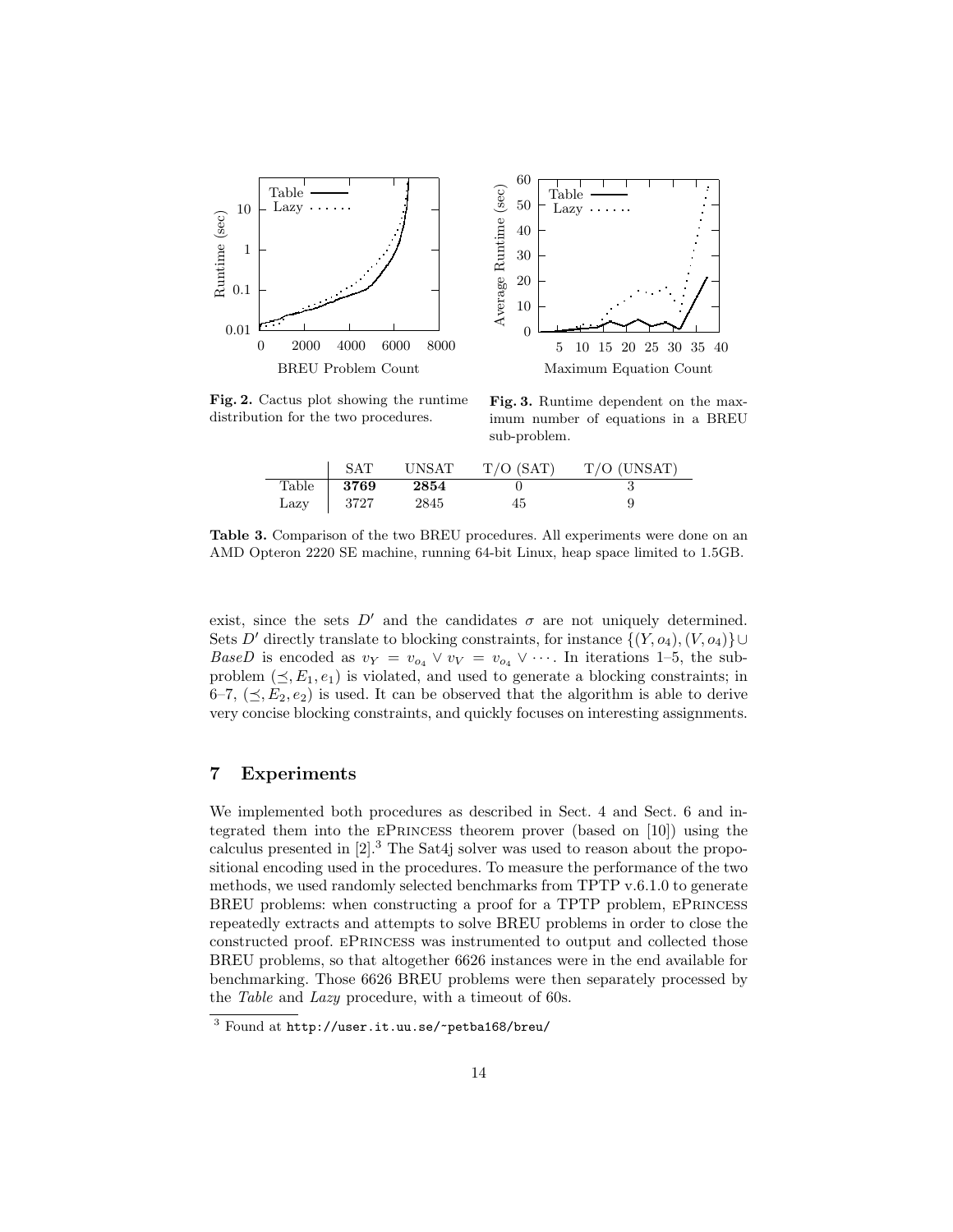

Fig. 4. Runtime comparison of the lazy and table procedures

#### 7.1 Results and Discussion

The two procedures can handle most of the BREU problems generated. Table 3 tells us that the table procedure can solve all but three, while the lazy timeouts on slightly above 50. However, the three problems which the table method could not handle where all solved by the lazy method. The fact that almost all BREU problems could be solved indicates the efficiency of the two BREU procedures, but also that the BREU problems generated by ePrincess are not excessively large (which can be considered a strength of the calculus implemented by  $EPRINCESS [2]$ .

The cactus plot in Fig. 2 shows the distribution of runtime needed by either procedure to solve the BREU problems. It can be observed that more than half of the problems can be solved in less than 0.1s, and most of the problems in less than 1s. Fig. 3 shows that increasing complexity of BREU problems  $(\preceq, (E_i, e_i)_{i=1}^n)$ , measured in terms of the maximum number of equations in any BREU subproblem  $(E_i, e_i)$ , also leads to increased solving time. The graph illustrates that the lazy procedure is more sensitive to this form of complexity than the table procedure. The high runtime for equation count > 35 corresponds to timeouts. In contrast, we found that neither procedure is very sensitive to the number of sub-problems that a BREU problem consists of.

From Fig. 2 and Fig. 3, it can be seen that the table procedure is on average a bit faster than the lazy procedure. The scatter plot in Fig. 4 gives a more detailed comparison of runtime, and shows that the correlation of runtime of the procedures is in fact quite weak, but there is a slight trend towards shorter